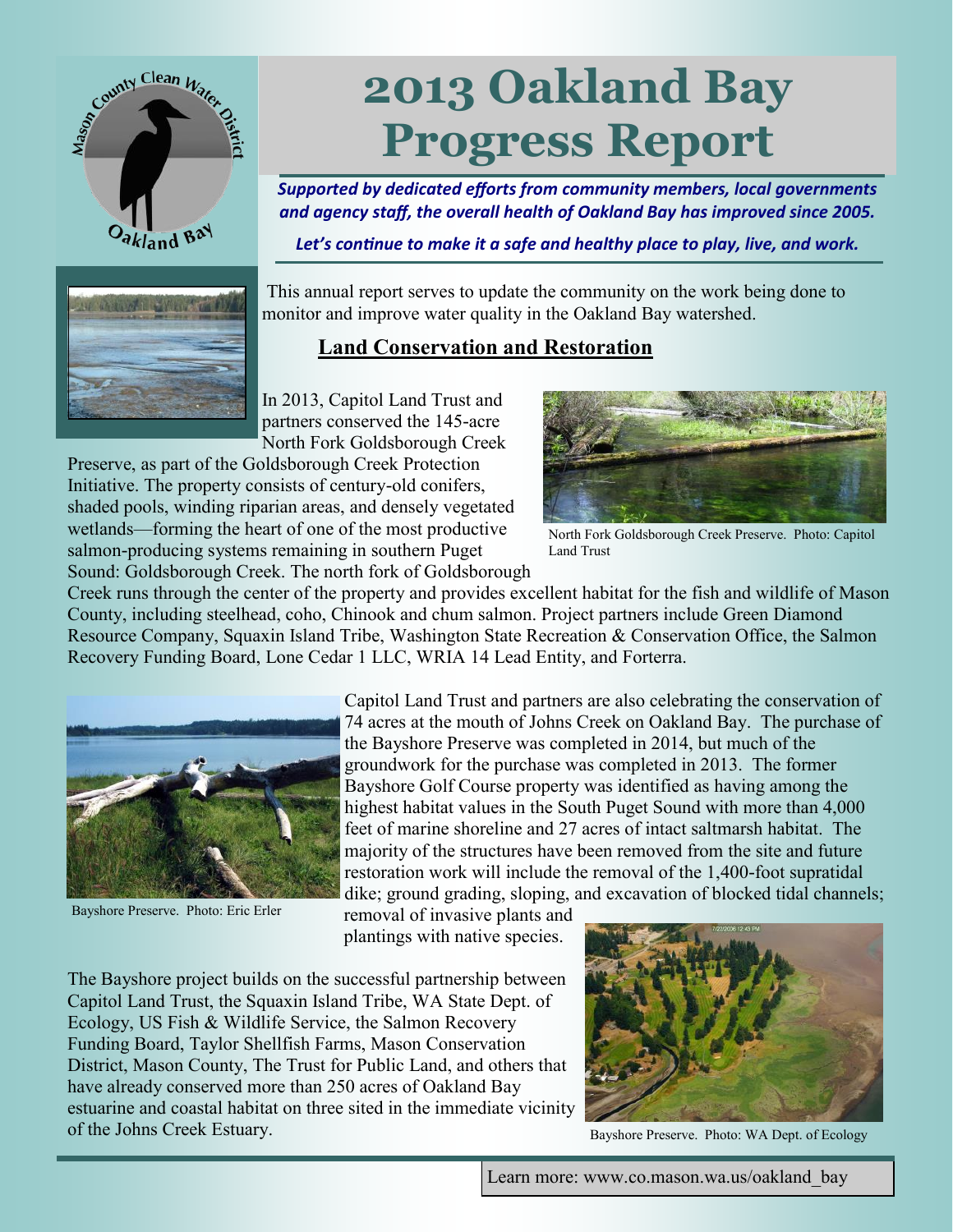#### **Water Quality Monitoring**

#### Legend

 $\angle$  All 2013 sample sites **Oakland Bay Clean Water District** Oakland Bay and Hammersley Inlet



Oakland Bay's overall water quality fluctuates from year to year and season to season. On June 25, 2013 Washington State Department of Health (DOH) conducted a dye and drogue study in Chapman Cove to determine flow patterns and fecal coliform dilution rates in the marine water. The study determined that additional flow studies and new marine stations are needed to fully evaluate the potential to make any reduction in the size of the Conditionally Approved area in Chapman Cove. During 2013, DOH reported no change in the classification the shellfish growing areas in Oakland Bay.

Water quality monitoring in Oakland Bay is performed by Mason County Public Health (MCPH) and the Squaxin Island Tribe. The Oakland Bay On-Site Marine Recovery Area Quality Assurance Project Plan set a lower fecal coliform level to be applied to shoreline surveys than required by the Washington State Department of Ecology surface water quality standards. The lower level triggers

additional sampling and/or investigation when exceeded. High levels of these bacteria have been correlated with the presence of viruses or other pathogens that can affect human health. When areas of concern are found they are followed up with an owner approved survey to look for possible contaminate sources such as pet and livestock wastes or septic problems. Emphasis is placed on working with landowners to achieve solutions.

The goal of MCPH's sampling plan in Oakland Bay is to survey one third of the Oakland Bay Clean Water District shoreline each year and to sample all the culverts, bulkhead drains, natural drainages, and rapidly flowing seeps in the survey area. Each site is sampled at least twice: once in wet weather and once in dry weather. In 2013, 199 shoreline water samples were collected in the Hammersley Inlet section of the shoreline and 41 of these sites had high fecal coliform counts. There were 119 samples in upland investigations of the Oakland Bay shoreline area. Some sites in Shelton and in the north part of Oakland Bay had high fecal coliform counts. Additional investigation and/or enforcement is performed at sites that are not meeting water quality standards.

MCPH has also focused on sampling in Chapman Cove with the work under the current grant funding which began in October 2012. In March 2013, sampling results were assessed and sites with high results continued to be monitored, upland investigations performed, and additional sites added when warranted. Overall, there were 263 samples taken from 26 sites.

In 2013, the Squaxin Island Tribe collected 115 samples at ten sites throughout Oakland Bay through an ambient water quality monitoring program . The results of this sampling indicate that, with the exception of the Goldsborough Creek sites, there were less bacteria in 2013 than in the previous nine years.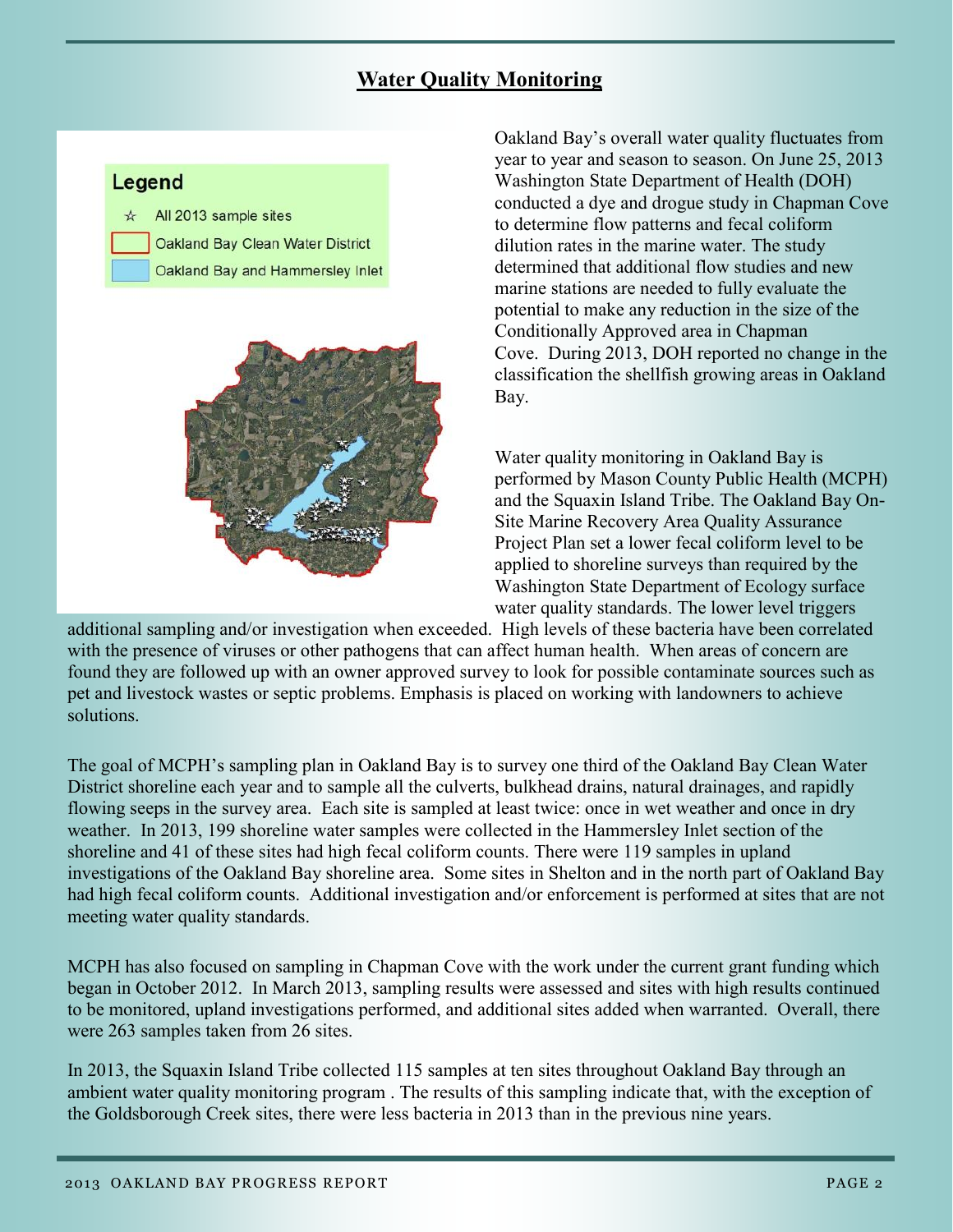#### **Education and Outreach around Oakland Bay**

In 2013, local organizations provided many opportunities for students, adults, and families to enjoy and learn about being a good steward on Oakland Bay. The Mason Education, Communication, and Outreach Network (ECO Net ) serves as the coordinating and collaborative network of local environmental education, communication, and outreach efforts.

Youth audiences were engaged by ECO Net members from the Mason Conservation District, South Puget Sound Salmon Enhancement Group, Taylor Shellfish, WSU Extension, and Washington Sea Grant. Activities included classroom presentations and field trip based





programs featuring beach walks, service projects, camp events, and Shelton High School career day. Engagement for adult audiences came through KMAS Radio Programs, Shoreline Forum, septic system workshops, shellfish seed sales, and Shore Stewards newsletters

Approximately 400 people attended Earth Day on Oakland Bay which was held at Oakland Bay Historical Park to celebrate the grand opening of the park. Highlights of the event included opportunities to learn the history of the park, native plant and bird walks, shellfish cooking demonstrations with Xinh Dwelley, live music, and a variety of educational displays and activities with local resource agencies and nonprofit groups. Additional family-friendly educational opportunities included the Mason Area Fair and OysterFest.

## **Stewardship Projects and Outreach Activities**

Mason Conservation District (MCD) has been actively involved in working within the framework of the Mason County Pollution Inventory and Correction (PIC) program for mitigating water quality and fish habitat concerns in Mason County. MCD staff provide technical assistance with individual parcel owners, Conservation Farm Plan development, implementation of identified needed best management practices (BMPs), and farmland inventory development. The farmland inventory includes prioritization of drainage systems based on livestock access and proximity to surface water, livestock numbers, and site conditions to guide outreach and mitigation efforts.

In 2013, MCD identified and initiated cooperation with five landowners whose operations directly impact the Oakland Bay Watershed. Twenty-five BMPs will be implemented by the summer of 2015 on all of these parcels. These BMPs will specifically address agricultural water quality impacts and enhancement of streamside habitat/buffers along riparian and agricultural drainage systems. Mason County Public Health, Squaxin Island Tribe, and Mason Conservation District also developed plans to coordinate efforts with three identified landowners in the Chapman Cove drainage area.